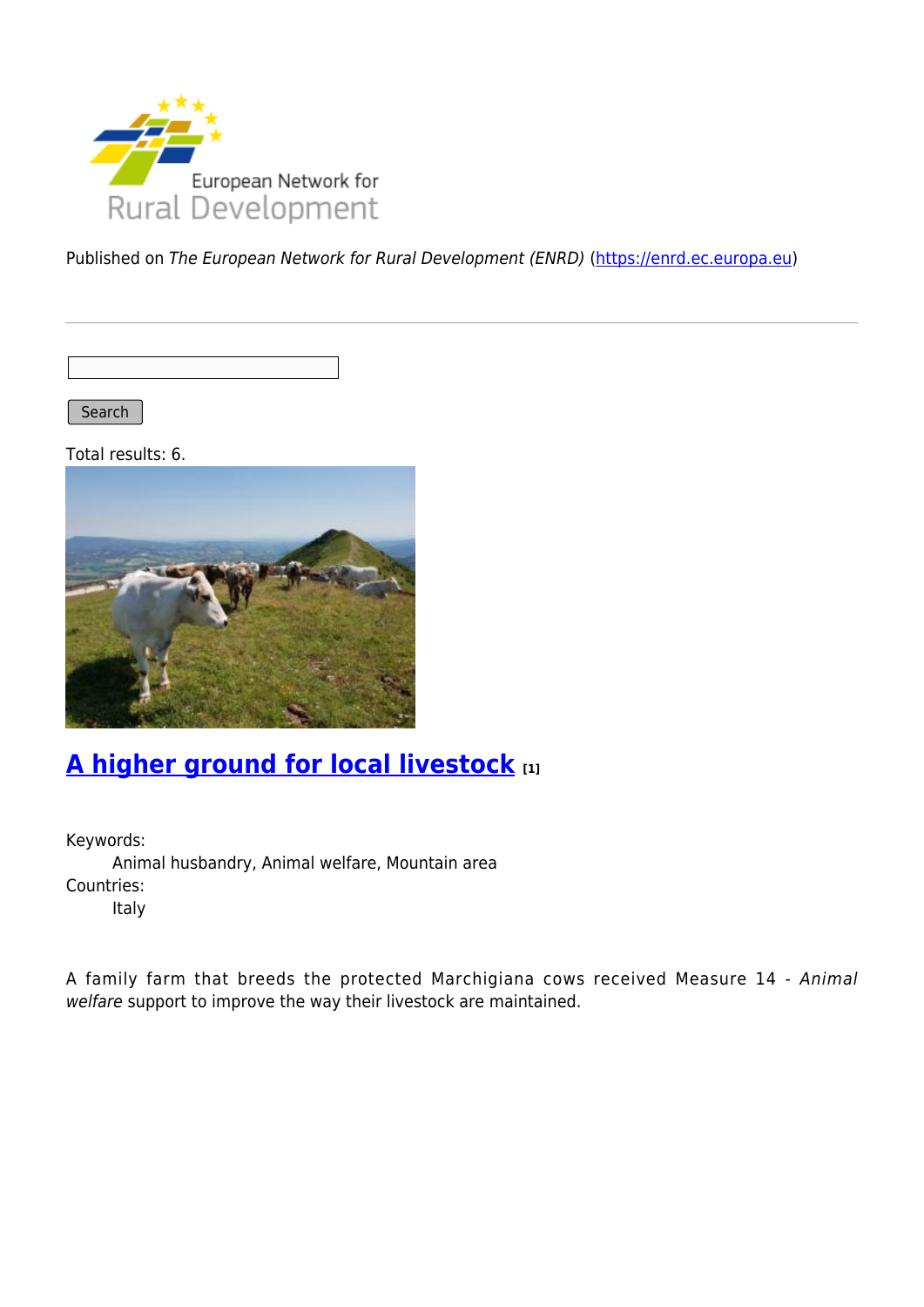

## **[Improving animal welfare on an Italian buffalo farm](https://enrd.ec.europa.eu/projects-practice/improving-animal-welfare-italian-buffalo-farm_en) [2]**

Keywords:

Animal husbandry, Animal welfare, Competitiveness Countries:

Italy

Animal welfare support enabled a farmer to improve the living conditions of his buffalo herd and at the same time improve the quality and quantity of milk produced.



# **[Madrid-KmRegion – Strengthening the food chain and short](https://enrd.ec.europa.eu/projects-practice/madrid-kmregion-strengthening-food-chain-and-short-distribution-channels_en) [distribution channels](https://enrd.ec.europa.eu/projects-practice/madrid-kmregion-strengthening-food-chain-and-short-distribution-channels_en) [3]**

Keywords:

Agriculture, Cooperation, Direct marketing, Entrepreneurship, Innovation, Short supply chains & local markets, Young farmers

Countries:

Spain

An EIP Operational Group was set up to strengthen the food chain and create short distribution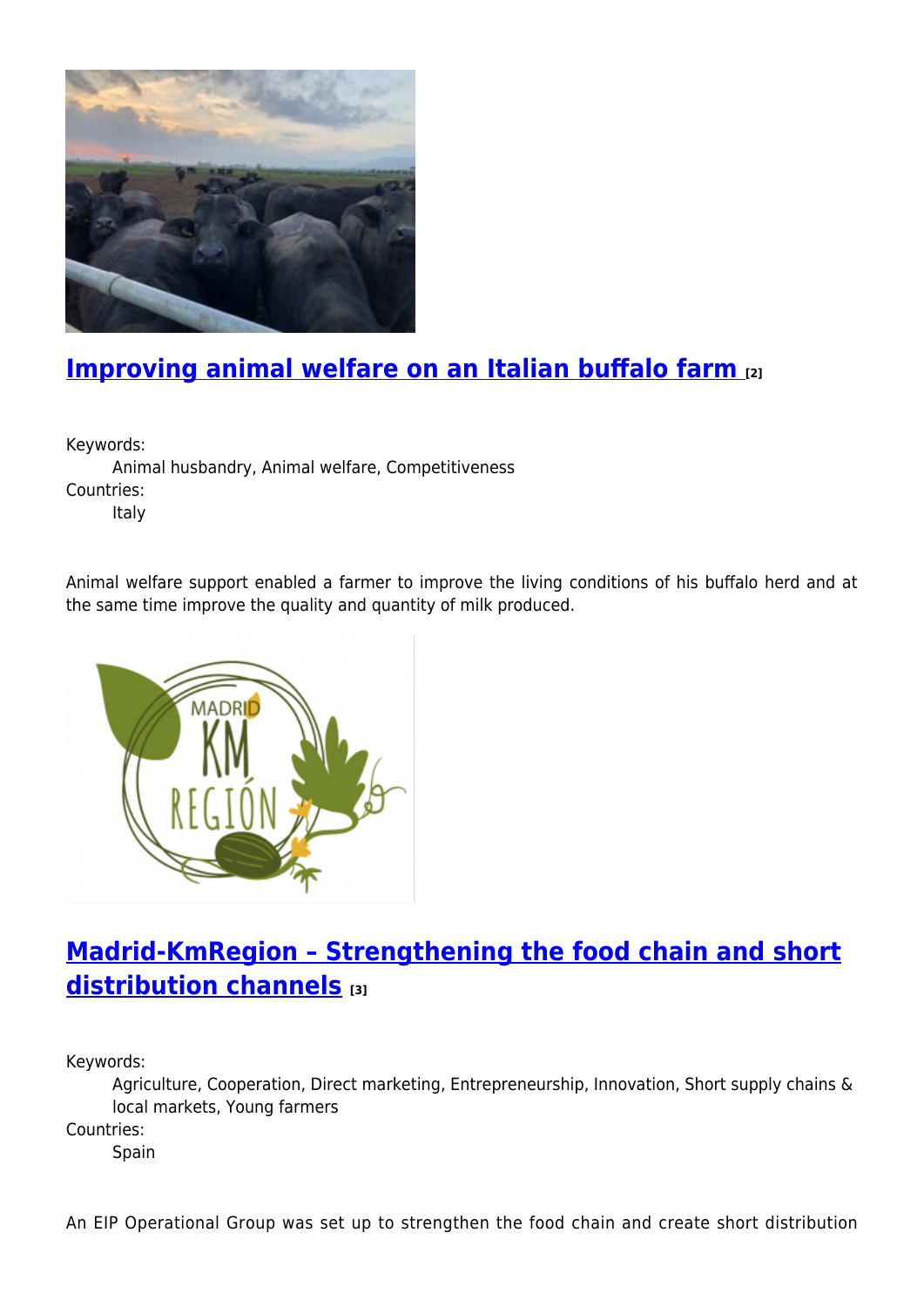channels for small and medium farms in the Madrid region.



### **[Improving animal welfare in a Sardinian farm](https://enrd.ec.europa.eu/projects-practice/improving-animal-welfare-sardinian-farm_en) [4]**

Keywords:

Added value, Advisory services, Animal husbandry, Animal welfare Countries:

Italy

A livestock farmer received training and undertook a consultation to find out how to improve animal welfare on his farm.



# **[Development of healthy fruit and vegetable products for](https://enrd.ec.europa.eu/projects-practice/development-healthy-fruit-and-vegetable-products-children_en) [children](https://enrd.ec.europa.eu/projects-practice/development-healthy-fruit-and-vegetable-products-children_en) [5]**

Keywords:

Added value, Cooperation, Diversification, Entrepreneurship, Innovation, Product quality Countries:

Czech Republic